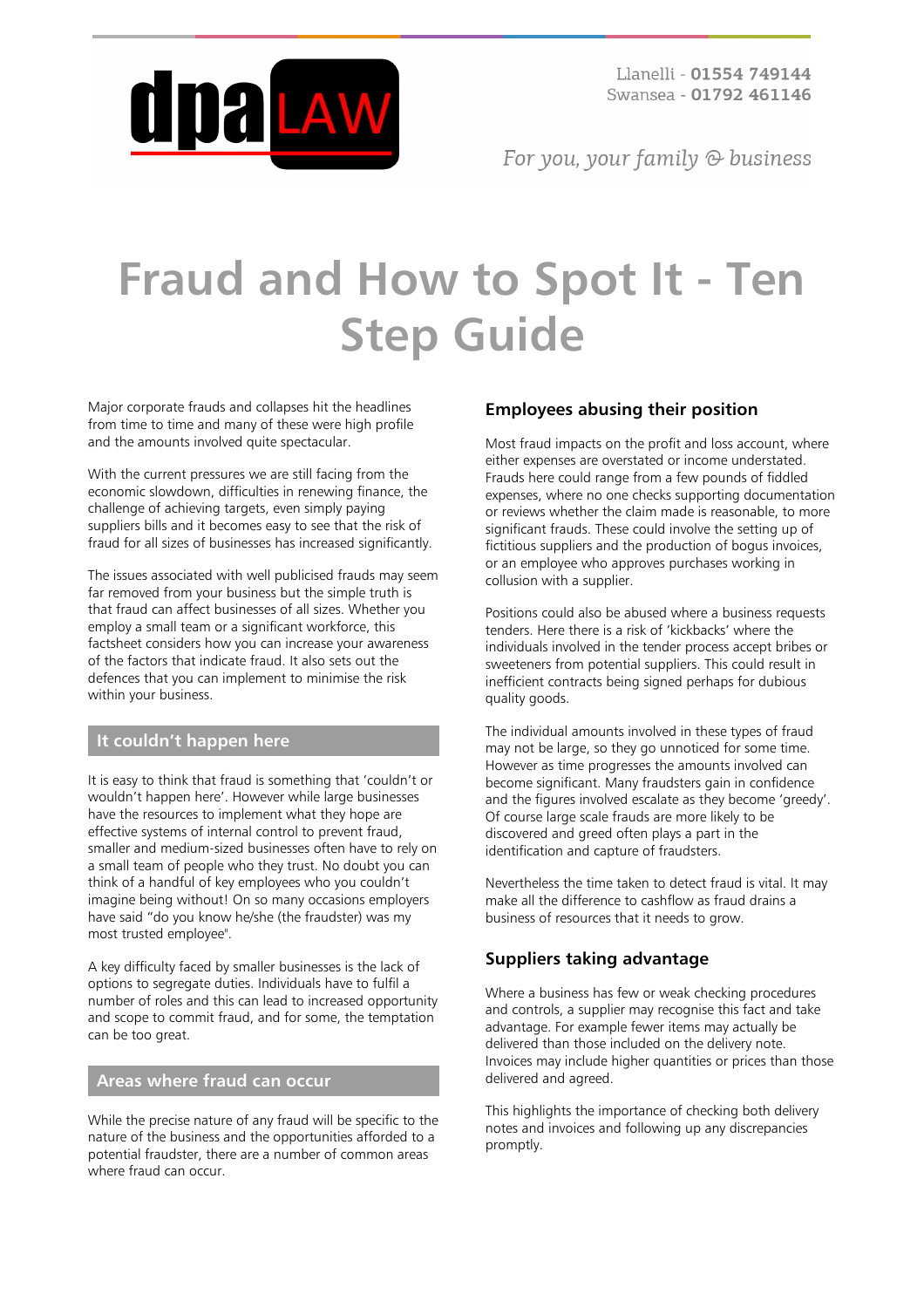## **Other risk areas**

Theft of confidential information such as client or customer lists or intellectual property such as an industrial process could cause a business untold problems if these are stolen by disgruntled employees. There have even been examples of these being copied onto a smart phone!

Information could also be vulnerable to attack from outside. Advances in technological developments mean that businesses need to consider IT related risks. Nowadays it is often believed that the computer is always right, so fewer manual checks are completed generally within the organisation as a result.

Certain types of organisation are at greater risk of fraud, for example those that are cash based can be more vulnerable due to the difficulties in implementing effective controls over cash. Similarly businesses that deal in attractive consumer goods are at increased risk.

#### **Examples**

## **J F Bogus & Sons**

You might think that this could never happen to you but if your trusted bookkeeper presents you with an invoice and a cheque to sign, just how hard do you look at the invoice? The amount might be relatively small and is of course supported by an invoice. You have to sign the cheque in a hurry as you won't be in tomorrow and it's 5.15pm. Your bookkeeper will fill the payee line in before the cheque is sent out.

Ultimately, your year end figures just don't look quite right and subsequent investigations identify missing invoices and eventually, that the bookkeeper has been making these cheques payable to himself.

## **Sporting life!**

Stock controls were put to the test in the sportswear and equipment business that showed up too many discrepancies between computerised stock and that actually counted at the year end. The differences could not be explained and eventually surveillance was used to monitor the warehouse.

Revealing footage showed the cleaners adding various bats, balls and kit to the bin bags full of rubbish removed each evening!

Businesses that are growing rapidly may also be more susceptible to fraud. When both company resources and directors personally are stretched to capacity, it is even more difficult to maintain an overview. Indicators of fraud may go unnoticed.

## **Does anyone know where Sid is?**

Imagine the surprise a director of a local manufacturing company had when he handed out the payslips to his workforce and two were left over! His financial controller, who had never missed handing these out previously, had been taken ill and could not come into work. Subsequent investigations revealed that for some time, this much trusted staff member had created fictitious employees and had been paying the wages into his own bank account.

#### **Ten step guide to preventing and detecting fraud**

Given the wide range of fraud that could be committed, what steps can you take to minimise the risk of fraud being perpetrated within your organisation? Consider our top ten tips for detecting and preventing fraud.

- 1. Begin by recruiting the right people to work in your organisation. Make sure that you check out references properly and ensure that any temporary staff are also vetted, particularly if they are to work in key areas.
- 2. Ensure that you have a clear policy that fraud will not be tolerated within the organisation and ensure that this is communicated to all staff.
- 3. Consider which areas of your organisation could be at risk, then plan and implement appropriate defences. Target the areas where most of your revenue comes from and where most of your costs lie. Develop some simple systems of internal control to defend these areas. Effective controls include:
	- segregating duties
	- supervision and review
	- arithmetical checks
	- accounting comparisons
	- authorisation and approval
	- physical controls and counts
- 4. Wherever possible don't have only one person who is responsible for controlling an entire area of the business. This in particular includes the accounting function but will also include other key areas. For example ordering goods, stock control and despatch in a business where stocks include attractive consumer goods.
- 5. Always retain a degree of control over the key accounting functions of your business. Don't pre-sign blank cheques other than in exceptional circumstances and ensure that the corresponding invoices are presented with the cheques.
- 6. Be on the lookout for unusual requests from staff involved in the accounting function.
- 7. Watch out for employees who are overly protective of their role - they may have something to hide. Similarly watch out for disaffected employees, who might be bearing a grudge or those whose circumstances change for the worse or inexplicably for the better!
- 8. Watch out for notable changes in cashflow when an employee is away from the office, on holiday for example. Similarly be aware of employees who never take their holiday. These could both be indicators of fraud, something we see when we look back retrospectively.
- 9. Prepare budgets and monthly management accounts and compare these against your actual results so that you are aware of variances. Taking prompt investigative action where variances arise could make all the difference by closing the window of opportunity afforded to fraudsters.